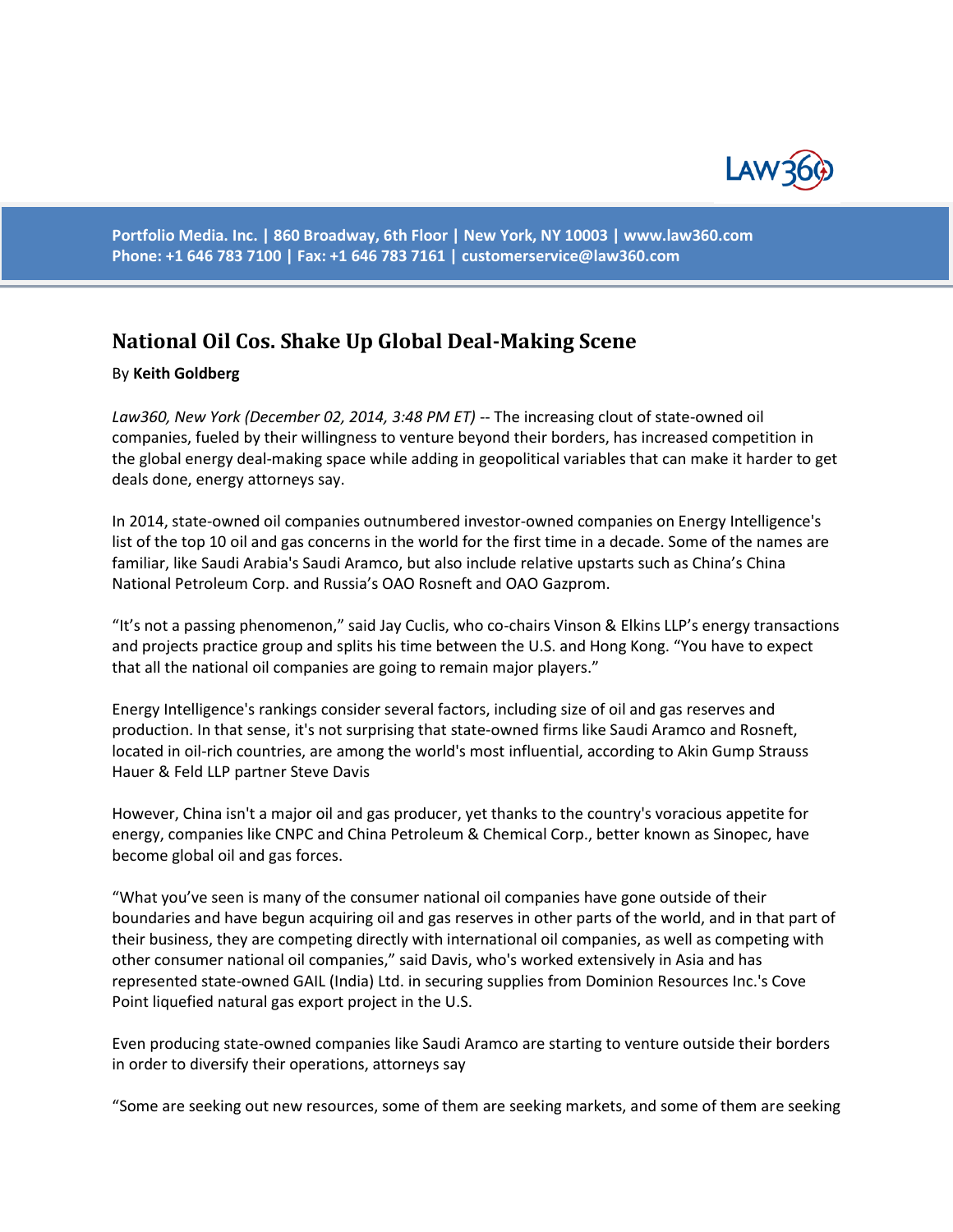technology," said Baker Botts LLP partner Jason Bennett, who works on global oil and gas project development. "Aramco is constantly hunting for markets and trying to go downstream."

The shift abroad has been accompanied by a shift in behavior, with state-owned companies increasingly looking to operate like their investor-owned competitors rather than an arm of their backing governments, attorneys say.

"You're beginning to see a recognition in some national oil companies that in order to be competitive, they can't simply be a revenue source, they have to be able to make logical and market-driven investment decisions, and that has not only led to national oil companies making large investments outside their host countries, but also a change in philosophy," said Mayer Brown LLP partner Thomas Moore, who's represented both state-owned and investor-owned companies.

That adds up to a more heated pursuit of oil and gas assets around the globe, and more competition for oil and gas supermajors long used to being the biggest kids on the block.

"They're not the only game in town anymore, because you have a group of state-owned oil companies that are not only technologically sophisticated and have the capital to invest, they have intangibles that investor-owned companies don't," Moore said.

Those intangibles including having extremely deep pockets and no public shareholders to satisfy, as well as a different set of priorities than investor-owned companies.

"The state-owned companies are probably willing to take more legal and political risk, particularly in the emerging markets," Cuclis said. "They may have higher priorities on securing significant reserves of oil and gas."

Chinese state-owned oil companies, for example, have sunk billions into securing oil and gas reserves in all corners of the world, stable and unstable. Meanwhile, many investor-owned companies, especially U.S.-based independents, have scaled back their foreign operations to focus more on domestic development that may be just as lucrative, but more stable.

But the global clout of state-owned oil companies extends beyond simply an ability to write big checks. It's the ability to leverage the power of a sovereign government, whether through the formation of export credit agencies to finance international acquisitions or projects, or inking broad trade and development deals with countries that hold significant oil and gas reserves.

Moore says that's been especially apparent in Africa, where Chinese state-owned firms have grabbed a significant piece of oil and gas interests in countries like Angola in part due to the billions the Chinese government has sunk into overall economic development.

"It's been able to link government-to-government support in a way that's simply impossible for a supermajor," Moore said. "Where that leaves the classic investor-owned oil company: It still has an advantage in making technology available and … significant capital resources to make available, but it has to compete with someone on what is becoming an increasingly unlevel playing field."

Still, investor-owned oil companies, especially the supermajors, have decades-long head starts on many state-owned firms when it comes to devising ways to effectively and profitably pull oil and gas out of the ground.